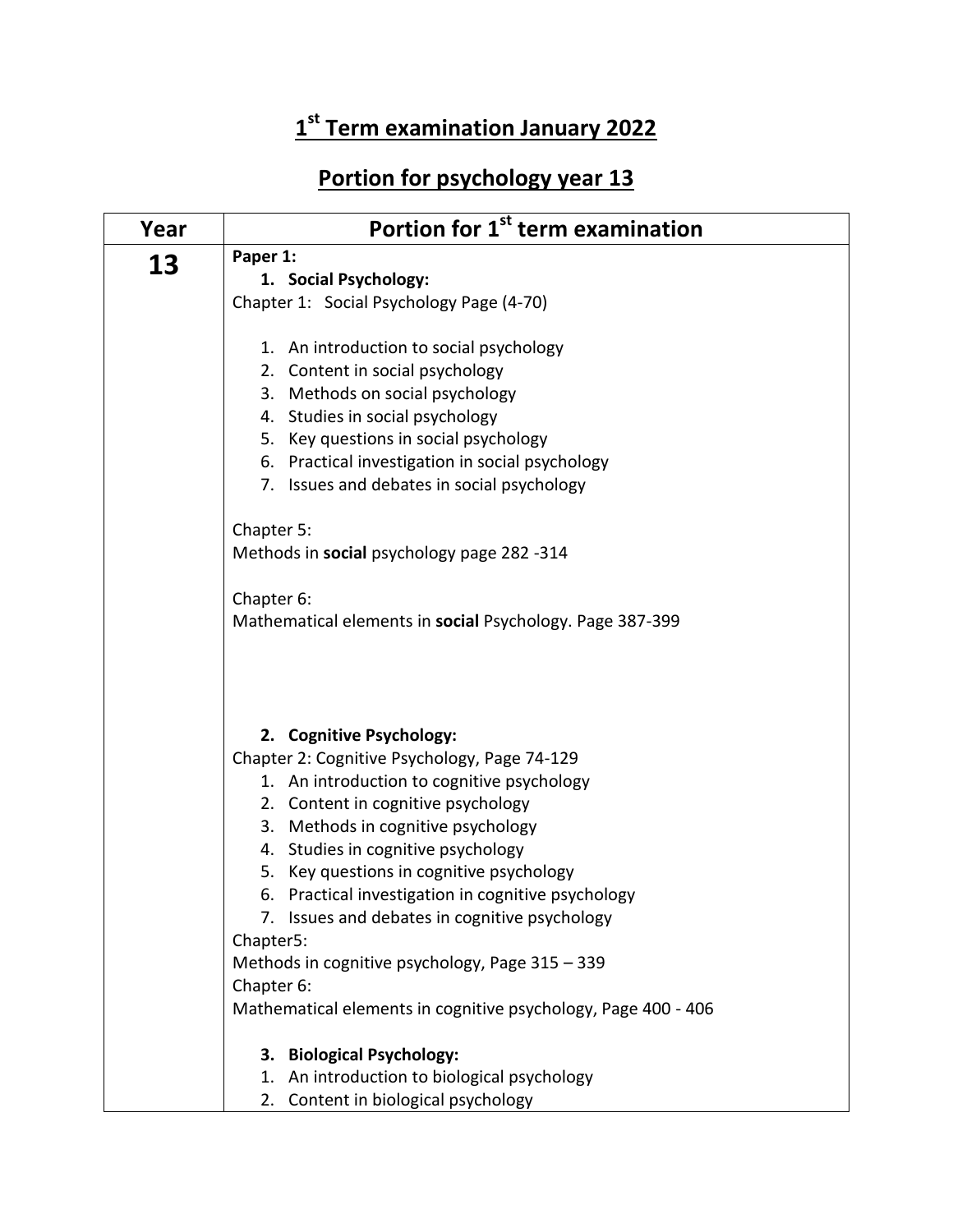3. Methods in biological psychology 4. Studies in biological psychology 5. Key questions in biological psychology 6. Issues and debates in biological psychology Chapter 5: Methods in biological psychology. Page 339 – 363 Chapter 6: Mathematical elements in biological psychology, page 406 - 411 **4. Learning Theories:**  Chapter 4: Learning Theories page (203-275) 1. An introduction to learning theories 2. Content in learning theories 3. Methods in learning theories 4. Studies in learning theories 5. Key questions in learning theories 6. Issues and debates in learning theories Chapter 5: Methods in learning theories page 364-378 Chapter 6: Mathematical elements in learning theories page 411-416 **Year 13: Paper 2:**  Chapter 1: Clinical psychology Page (1- 141) 1. Summary of learning objectives 2. An introduction to clinical psychology 3. Content in clinical psychology 4. Studies in clinical psychology 5. Key question in clinical psychology Chapter 2: Methods, math's and practical application in Clinical psychology Page (142-145) 1. Health and care professional council 2. Researching mental health (longitudinal designs)